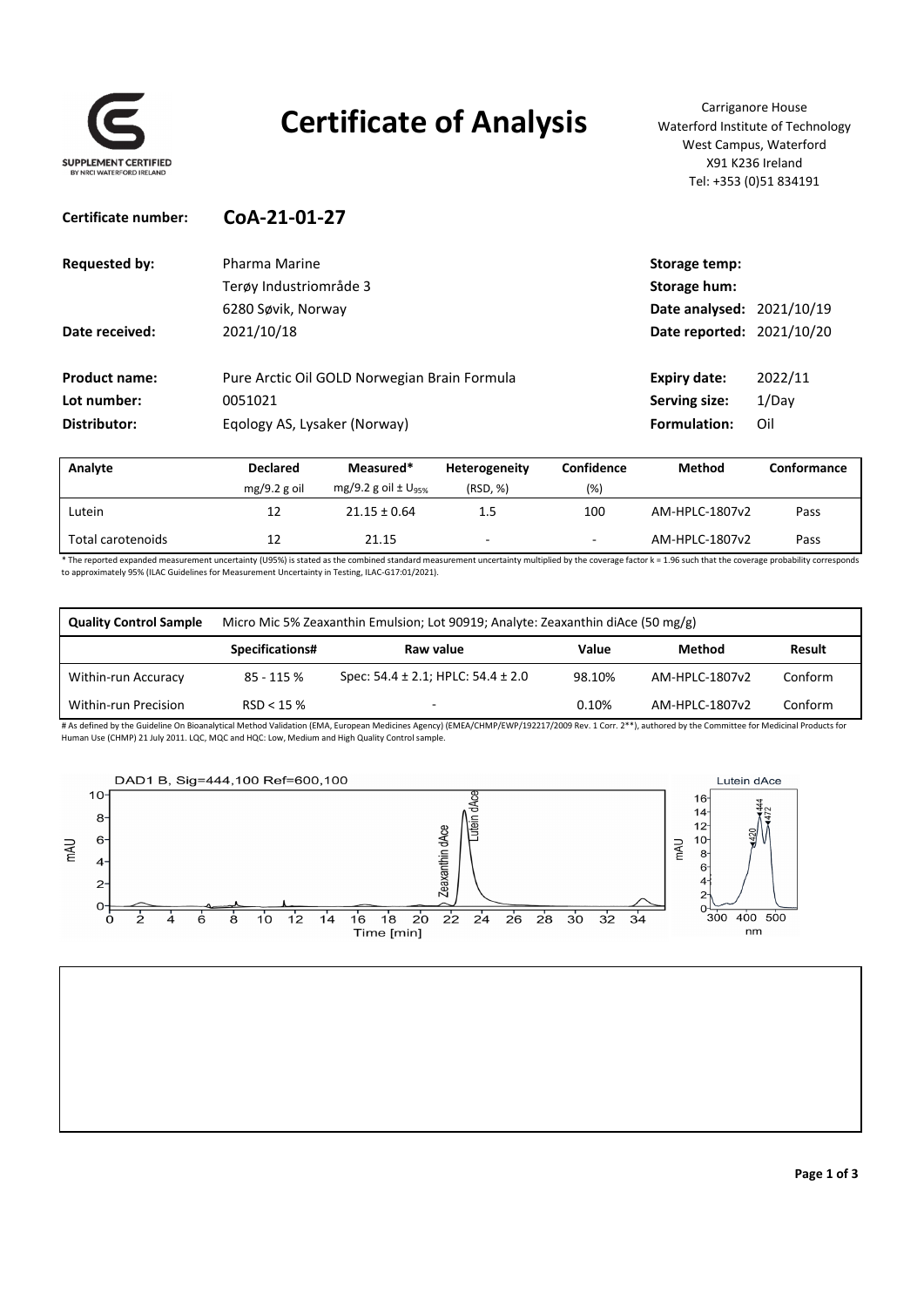

#### **Product pictures**



#### **Comments**

#### **Conclusions**

- ‐ This product complies with label claim and heterogeneity based on Supplement Certified criteria for Lutein diAce
- ‐ This product complies with label claim and heterogeneity based on Supplement Certified criteria for Total carotenoids

Conclusion: This product complies with Supplement Certified analysis criteria for label claim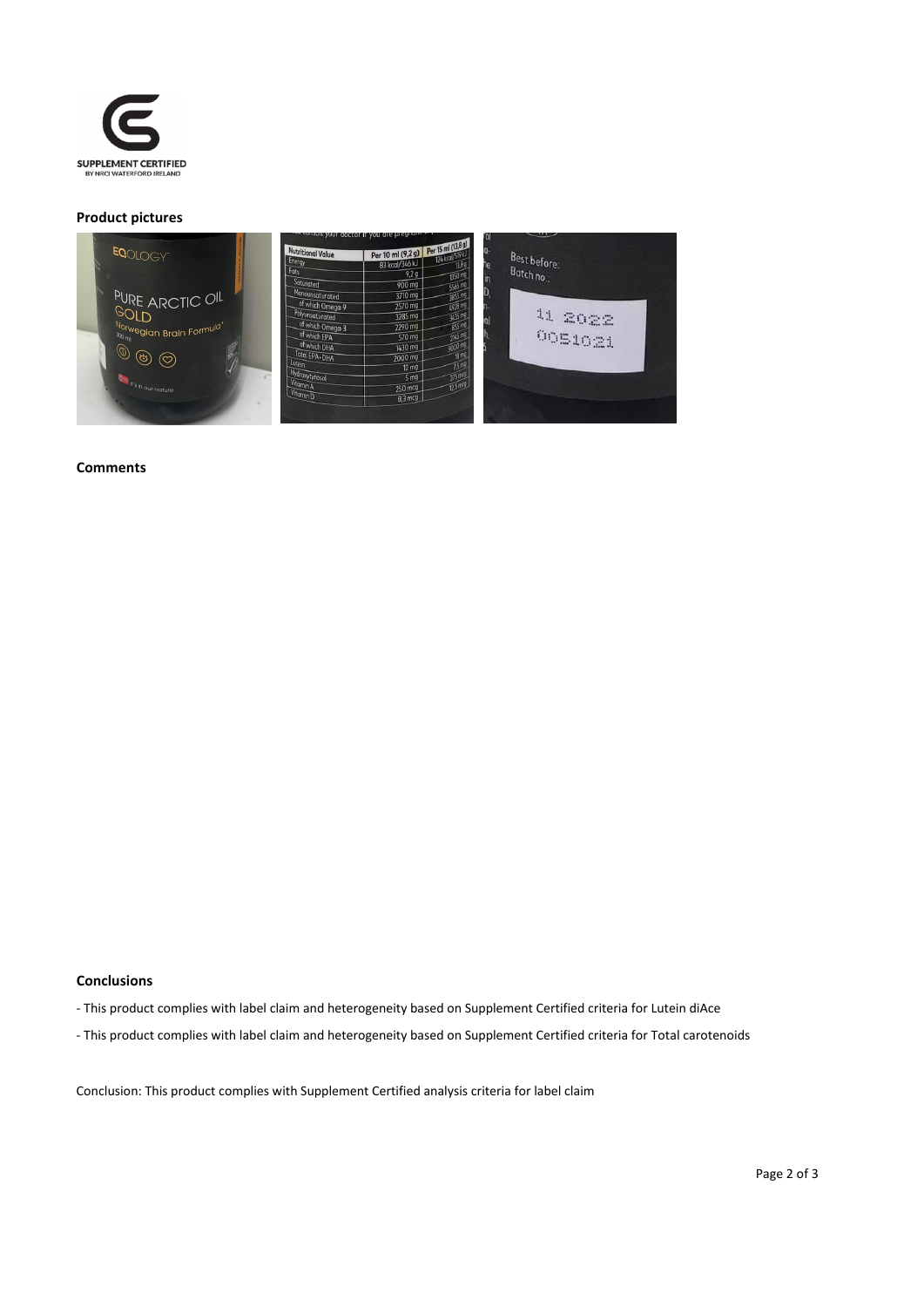

Supplement Certified criteria: Supplement Certified, performed by the Nutrition Research Centre Ireland, means that the supplement product analysed has undergone independent 3rd party analysis to confirm that each active ingredient (carotenoid and/or omega‐3 fatty acid) present in the dietary supplement matches 100% of quantity label claim, excluding expanded uncertainty of 95% (U95%). Also, heterogeneity of each measurand must be below 10% (relative standard deviation, RSD).

Quality control criteria (Within-run accuracy): Closeness of the determined value obtained by the method to the nominal concentration of the analyte (expressed in percentage). Three quality control (QC) samples, representative of the external calibration line's low, medium, and high concentrations, are quantified by spectrophotometry (nominal concentration) and by HPLC (using the current external calibration line). Concentration of the analyte obtained by both techniques is averaged and shown (Raw value). The QC sample whose value is farthest from its nominal value is taken as the within‐run accuracy (Value). This value must be within 15% of its nominal value to conform.

Quality control criteria (Within‐run precision): Closeness of repeated individual measures of one of the analytes assessed. The QC sample representative of the high concentration of the external calibration line is analysed at the beginning, middle and end of the run. The resulting RSD (Value) must be below 15% to conform.

Disclaimers and Terms: The testing results in this certificate relate only to the samples described above. Unless otherwise stated, all results are expressed on an as received basis. This report shall not be altered, modified, supplemented or abstracted in any manner. Any violation of these conditions renders the report and its results void.

#### **Analysis performed by: Tommy Power Approved by: Dr Alfonso Prado‐Cabrero**

## [Tommy Power \(Oct 20, 2021 12:47 GMT+1\)](https://eu2.documents.adobe.com/verifier?tx=CBJCHBCAABAAC4icRG_RA2ITuVpqZ5lSMIsJvSRoAnpa) [Alfonso Prado-Cabrero \(Oct 20, 2021 10:52 GMT+1\)](https://eu2.documents.adobe.com/verifier?tx=CBJCHBCAABAAC4icRG_RA2ITuVpqZ5lSMIsJvSRoAnpa)